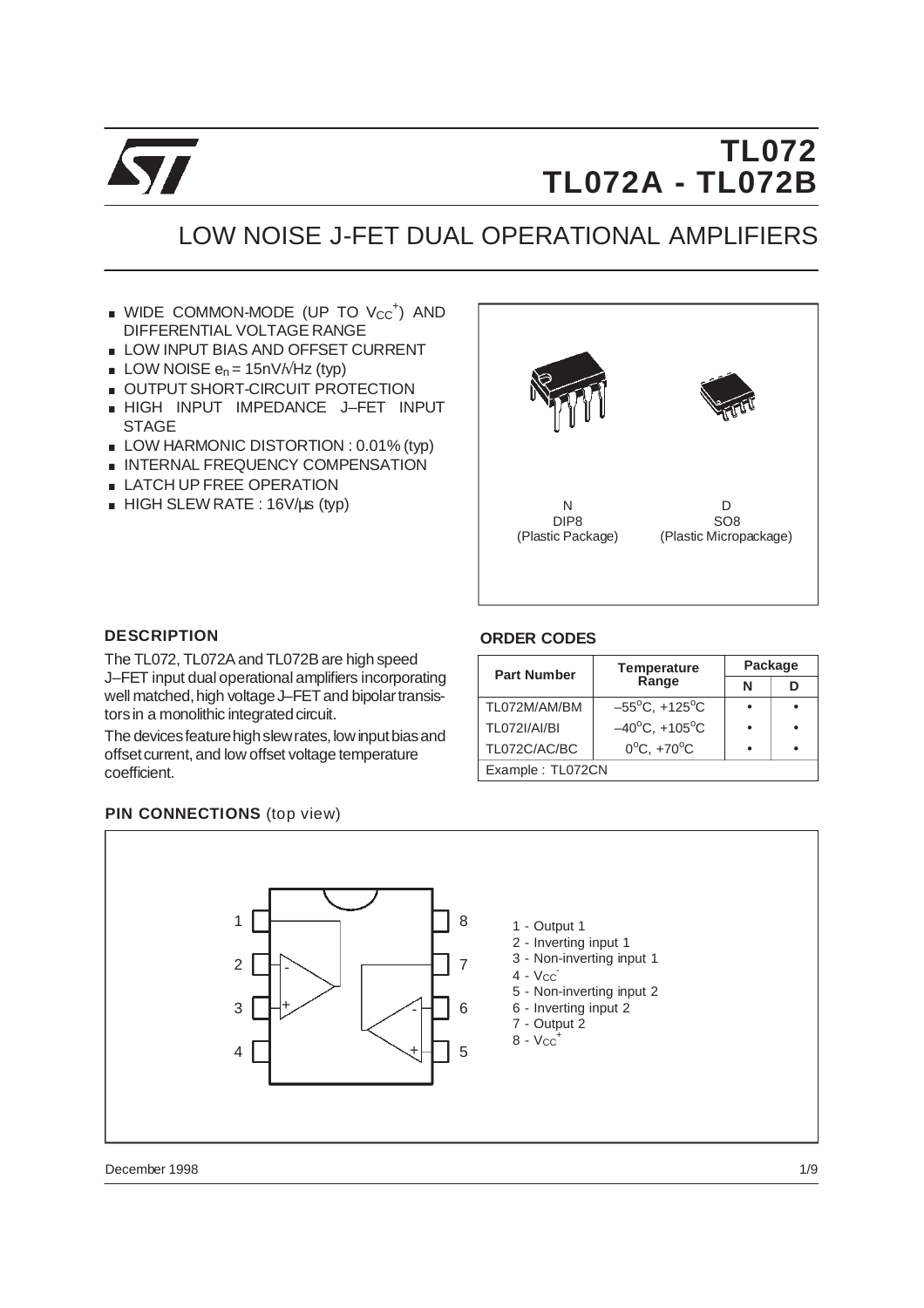## **TL072 - TL072A - TL072B**

#### **SCHEMATIC DIAGRAM**



#### **ABSOLUTE MAXIMUM RATINGS**

| Symbol                        | <b>Parameter</b>                         | Value                                                   | <b>Unit</b>                             |              |
|-------------------------------|------------------------------------------|---------------------------------------------------------|-----------------------------------------|--------------|
| $V_{\rm CC}$                  | Supply Voltage - (note 1)                |                                                         | ±18                                     | $\vee$       |
| $V_i$                         | Input Voltage - (note 3)                 |                                                         | ±15                                     | $\vee$       |
| $V_{\text{id}}$               | Differential Input Voltage - (note 2)    |                                                         | ±30                                     | $\vee$       |
| $P_{\text{tot}}$              | Power Dissipation                        |                                                         | 680                                     | mW           |
|                               | Output Short-circuit Duration - (note 4) |                                                         | Infinite                                |              |
| ${\mathsf T}_{\mathsf{oper}}$ | Operating Free Air Temperature Range     | TL072C, AC, BC<br><b>TL072I, AI, BI</b><br>TL072M,AM,BM | 0 to 70<br>$-40$ to 105<br>$-55$ to 125 | $^{\circ}$ C |
| $T_{\text{stg}}$              | Storage Temperature Range                |                                                         | $-65$ to 150                            | $^{\circ}$ C |

1. All voltage values, except differential voltage, are with respect to the zero reference level (ground) of the supply voltages where the<br>zero reference level is the midpoint between Vcc<sup>+</sup> and Vcc<sup>-</sup>.<br>2. Differential vol

57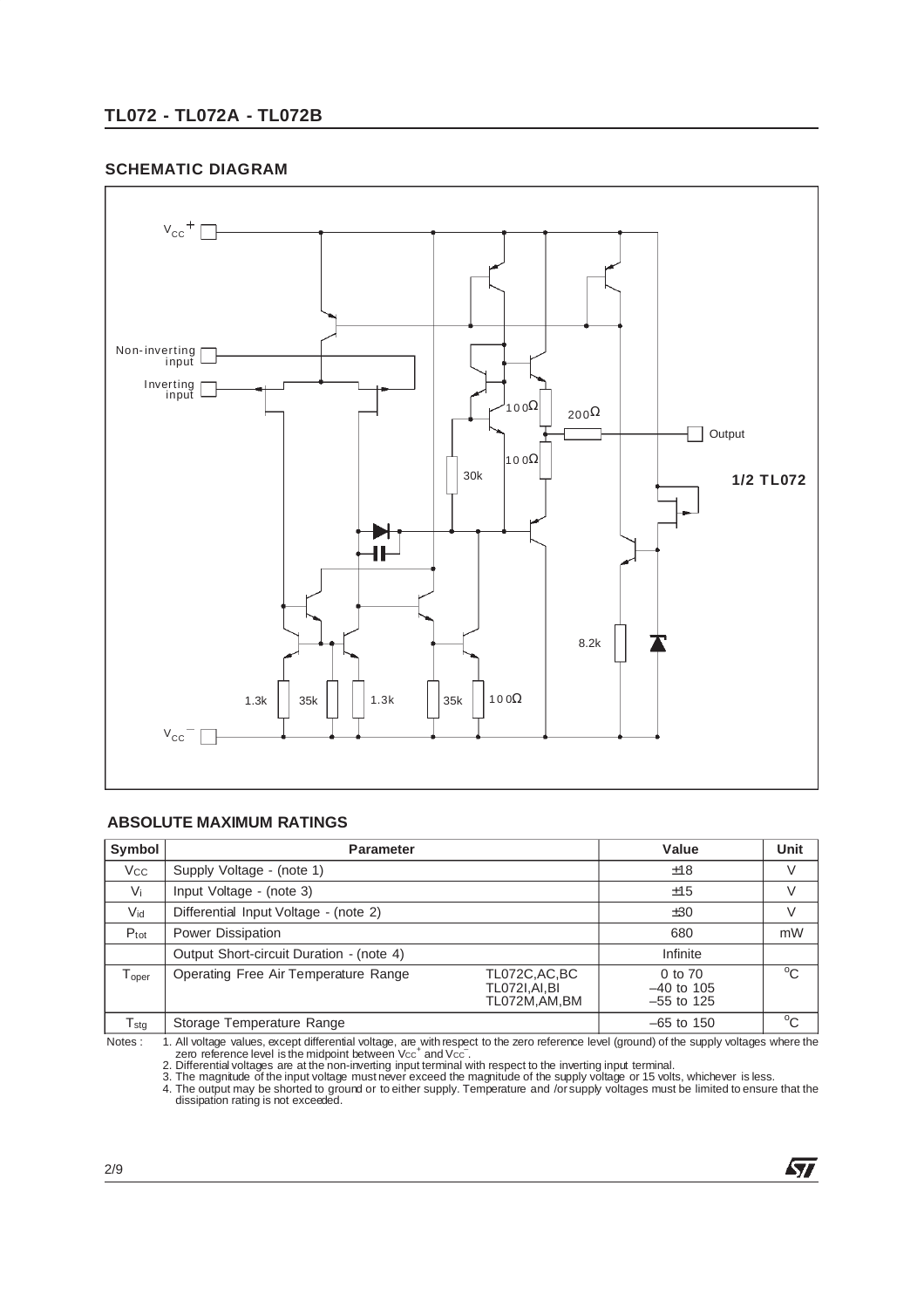## **ELECTRICAL CHARACTERISTICS**

 $V_{\text{CC}} = \pm 15V$ ,  $T_{\text{amb}} = 25^{\circ}C$  (unless otherwise specified)

| <b>Symbol</b>                    | <b>Parameter</b>                                                                                                                                                                                           | <b>TL072I, M, AC, AI,</b><br>AM, BC, BI, BM |                |                              | <b>TL072C</b>        |              |            | Unit              |
|----------------------------------|------------------------------------------------------------------------------------------------------------------------------------------------------------------------------------------------------------|---------------------------------------------|----------------|------------------------------|----------------------|--------------|------------|-------------------|
|                                  |                                                                                                                                                                                                            | Min.                                        | Typ.           | Max.                         | Min.                 | Typ.         | Max.       |                   |
| $V_{i0}$                         | Input Offset Voltage ( $R_s = 50\Omega$ )<br><b>TL072</b><br>$T_{amb} = 25^{\circ}C$<br><b>TL072A</b><br><b>TL072B</b><br>$T_{min.} \leq T_{amb} \leq T_{max.}$<br>TL072<br><b>TL072A</b><br><b>TL072B</b> |                                             | 3<br>3<br>1    | 10<br>6<br>3<br>13<br>7<br>5 |                      | 3            | 10<br>13   | mV                |
| $DV_{i0}$                        | Input Offset Voltage Drift                                                                                                                                                                                 |                                             | 10             |                              |                      | 10           |            | $\mu$ V/ $\rm{C}$ |
| $I_{io}$                         | Input Offset Current *<br>$T_{amb} = 25^{\circ}C$<br>$T_{min.} \leq T_{amb} \leq T_{max.}$                                                                                                                 |                                             | 5              | 100<br>4                     |                      | 5            | 100<br>10  | рA<br>nА          |
| $I_{\text{ib}}$                  | Input Bias Current*<br>$T_{amb} = 25^{\circ}C$<br>$T_{min.} \leq T_{amb} \leq T_{max.}$                                                                                                                    |                                             | 20             | 200<br>20                    |                      | 20           | 200<br>20  | рA<br>nA          |
| $A_{\rm Vd}$                     | Large Signal Voltage Gain ( $R_L = 2k\Omega$ , $V_O = \pm 10V$ )<br>$T_{amb} = 25^{\circ}$ C<br>$T_{min.} \leq T_{amb} \leq T_{max.}$                                                                      | 50<br>25                                    | 200            |                              | 25<br>15             | 200          |            | V/mV              |
| <b>SVR</b>                       | Supply Voltage Rejection Ratio ( $R_S = 50\Omega$ )<br>$T_{amb} = 25^{\circ}C$<br>$T_{min.} \leq T_{amb} \leq T_{max.}$                                                                                    | 80<br>80                                    | 86             |                              | 70<br>70             | 86           |            | dB                |
| $_{\rm lcc}$                     | Supply Current, per Amp, no Load<br>$T_{amb} = 25^{\circ}$ C<br>$T_{min} \leq T_{amb} \leq T_{max}$                                                                                                        |                                             | 1.4            | 2.5<br>2.5                   |                      | 1.4          | 2.5<br>2.5 | mA                |
| $V_{icm}$                        | Input Common Mode Voltage Range                                                                                                                                                                            | ±11                                         | $+15$<br>$-12$ |                              | ±11                  | +15<br>$-12$ |            | V                 |
| <b>CMR</b>                       | Common Mode Rejection Ratio ( $R_s = 50\Omega$ )<br>$T_{\mathsf{amb}} = 25^{\circ}\mathrm{C}$<br>$T_{min.} \leq T_{amb} \leq T_{max.}$                                                                     | 80<br>80                                    | 86             |                              | 70<br>70             | 86           |            | dВ                |
| los                              | Output Short-circuit Current<br>$T_{amb} = 25^{\circ}C$<br>$T_{min.} \leq T_{amb} \leq T_{max.}$                                                                                                           | 10<br>10                                    | 40             | 60<br>60                     | 10<br>10             | 40           | 60<br>60   | mA                |
| $\pm$ V <sub>OPP</sub>           | Output Voltage Swing<br>$T_{amb} = 25^{\circ}C$<br>$R_L = 2k\Omega$<br>$R_L = 10k\Omega$<br>$T_{min.} \leq T_{amb} \leq T_{max.}$<br>$R_L = 2k\Omega$<br>$R_L = 10k\Omega$                                 | 10<br>12<br>10<br>12                        | 12<br>13.5     |                              | 10<br>12<br>10<br>12 | 12<br>13.5   |            | V                 |
| <b>SR</b>                        | Slew Rate (V <sub>in</sub> = 10V, R <sub>L</sub> = 2k $\Omega$ , C <sub>L</sub> = 100pF,<br>$T_{amb}$ = 25°C, unity gain)                                                                                  | 8                                           | 16             |                              | 8                    | 16           |            | $V/\mu s$         |
| $t_{r}$                          | Rise Time ( $V_{in} = 20$ mV, R <sub>L</sub> = 2k $\Omega$ , C <sub>L</sub> = 100pF,<br>$T_{amb}$ = 25 <sup>o</sup> C, unity gain)                                                                         |                                             | 0.1            |                              |                      | 0.1          |            | μs                |
| Kov                              | Overshoot ( $V_{in}$ = 20mV, $R_L$ = 2k $\Omega$ , $C_L$ = 100pF,<br>$T_{amb} = 25^{\circ}\text{C}$ , unity gain)                                                                                          |                                             | 10             |                              |                      | 10           |            | $\%$              |
| <b>GBP</b>                       | Gain Bandwidth Product (f = 100kHz,<br>$T_{amb} = 25^{\circ}C$ , $V_{in} = 10mV$ , $R_L = 2k\Omega$ , $C_L = 100pF$ )                                                                                      | 2.5                                         | 4              |                              | 2.5                  | 4            |            | <b>MHz</b>        |
| $R_i$                            | Input Resistance                                                                                                                                                                                           |                                             | $10^{12}$      |                              |                      | $10^{12}$    |            | Ω                 |
| <b>THD</b>                       | Total Harmonic Distortion ( $f = 1$ kHz, $A_V = 20$ dB,<br>$R_L = 2k\Omega$ , $C_L = 100pF$ , $T_{amb} = 25^{\circ}C$ , $V_O = 2V_{PP}$                                                                    |                                             | 0.01           |                              |                      | 0.01         |            | $\%$              |
| en                               | Equivalent Input Noise Voltage<br>$(f = 1kHz, R_s = 100\Omega)$                                                                                                                                            |                                             | 15             |                              |                      | 15           |            | nV<br>$\sqrt{Hz}$ |
| ∅m                               | Phase Margin                                                                                                                                                                                               |                                             | 45             |                              |                      | 45           |            | Degrees           |
| V <sub>O1</sub> /V <sub>O2</sub> | Channel Separation ( $A_v = 100$ )                                                                                                                                                                         |                                             | 120            |                              |                      | 120          |            | dB                |

 $*$  The input bias currents are junction leakage currents which approximately double for every 10 $^{\circ}$ C increase in the junction temperature.

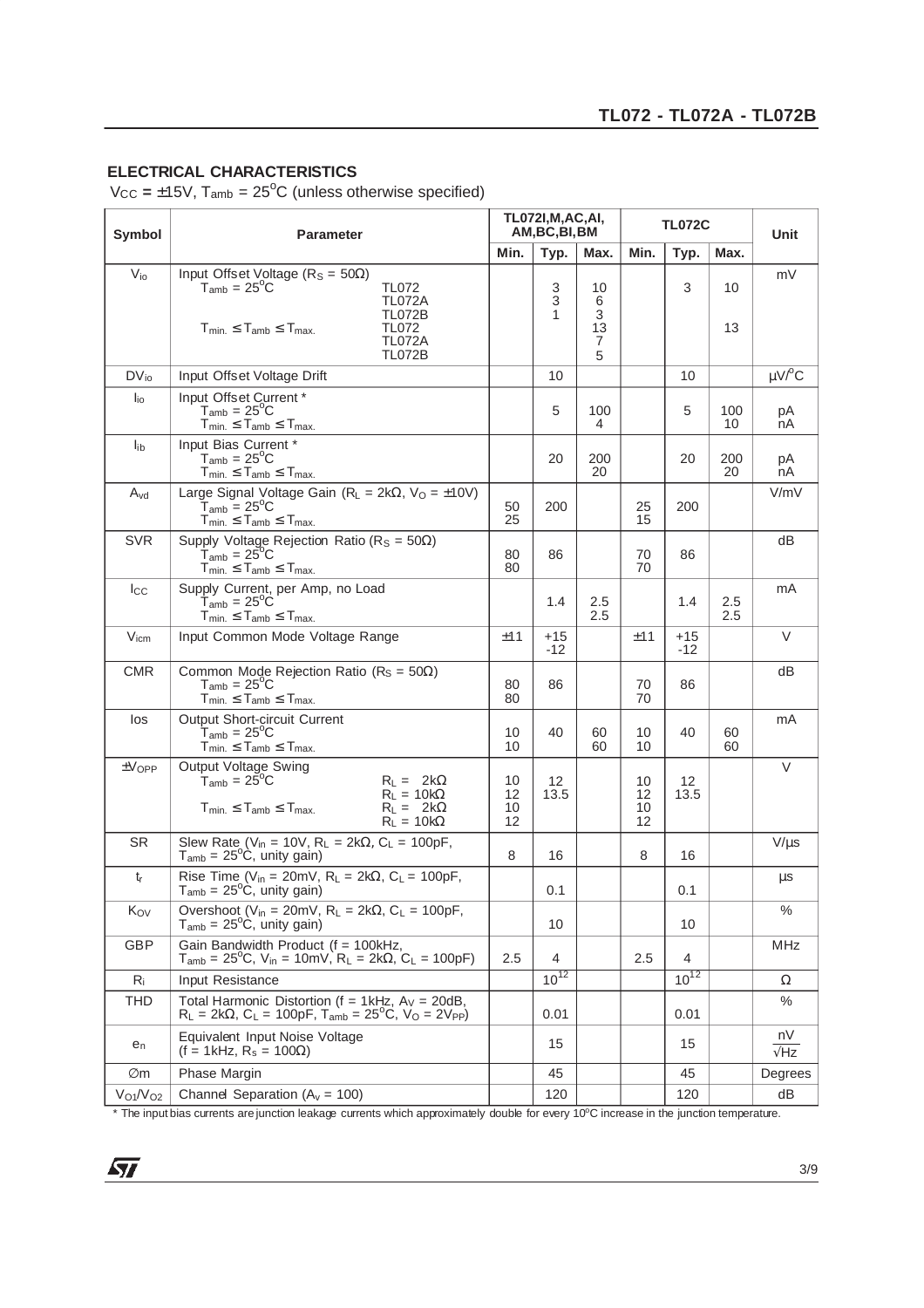

#### **MAXIMUM PEAK-TO-PEAK OUTPUT VOLTAGE VERSUS FREQUENCY**

#### **MAXIMUM PEAK-TO-PEAK OUTPUT VOLTAGE VERSUS FREQUENCY**



#### **MAXIMUM PEAK-TO-PEAK OUTPUT VOLTAGE VERSUS LOAD RESISTANCE**



#### **MAXIMUM PEAK-TO-PEAK OUTPUT VOLTAGE VERSUS FREQUENCY**



MAXIMUMPEAK-TO-PEAK OUTPUT

MAXIMUM PEAK-TO-PEAKOUTPUT

**MAXIMUM PEAK-TO-PEAKOUTPUT** 

#### **MAXIMUM PEAK-TO-PEAK OUTPUT VOLTAGE VERSUS FREE AIR TEMP.**



#### **MAXIMUM PEAK-TO-PEAK OUTPUT VOLTAGE VERSUS SUPPLY VOLTAGE**



勾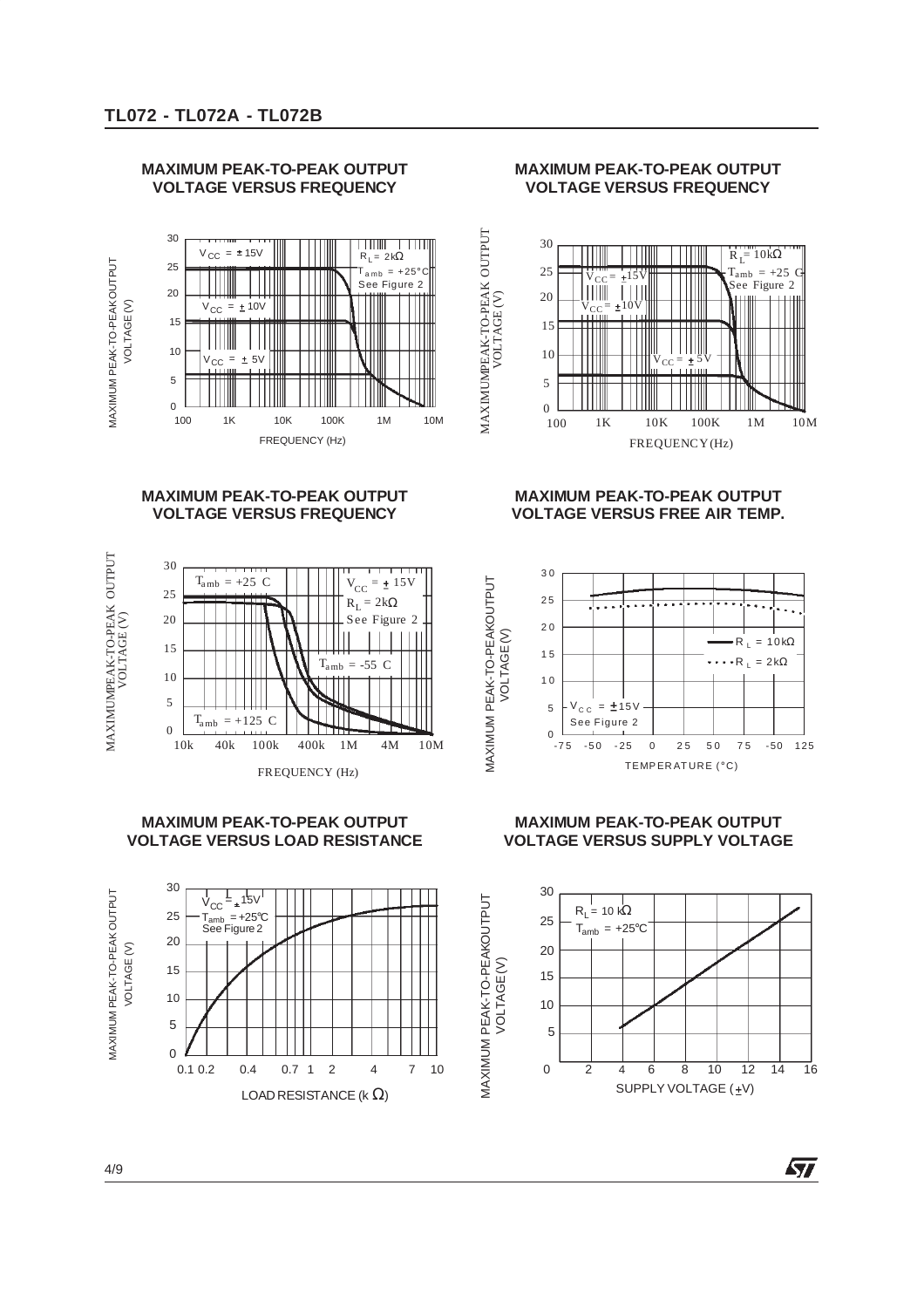

#### **INPUT BIAS CURRENT VERSUS FREE AIR TEMPERATURE**

#### **LARGE SIGNAL DIFFERENTIAL VOLTAGE AMPLIFICATION AND PHASE SHIFT VERSUS FREQUENCY**



#### **SUPPLY CURRENT PER AMPLIFIER VERSUS FREE AIR TEMPERATURE**



ST

#### **LARGE SIGNAL DIFFERENTIAL VOLTAGE AMPLIFICATION VERSUS FREE AIR TEMPERATURE**



#### **TOTAL POWER DISSIPATION VERSUS FREE AIR TEMPERATURE**



TOTAL POWER DISSIPATION (mW)

TOTAL POWER DISSIPATION (mW)

COMMON MODE MODE REJECTION

COMMON MODE MODE REJECTION

#### **COMMON MODE REJECTION RATIO VERSUS FREE AIR TEMPERATURE**



5/9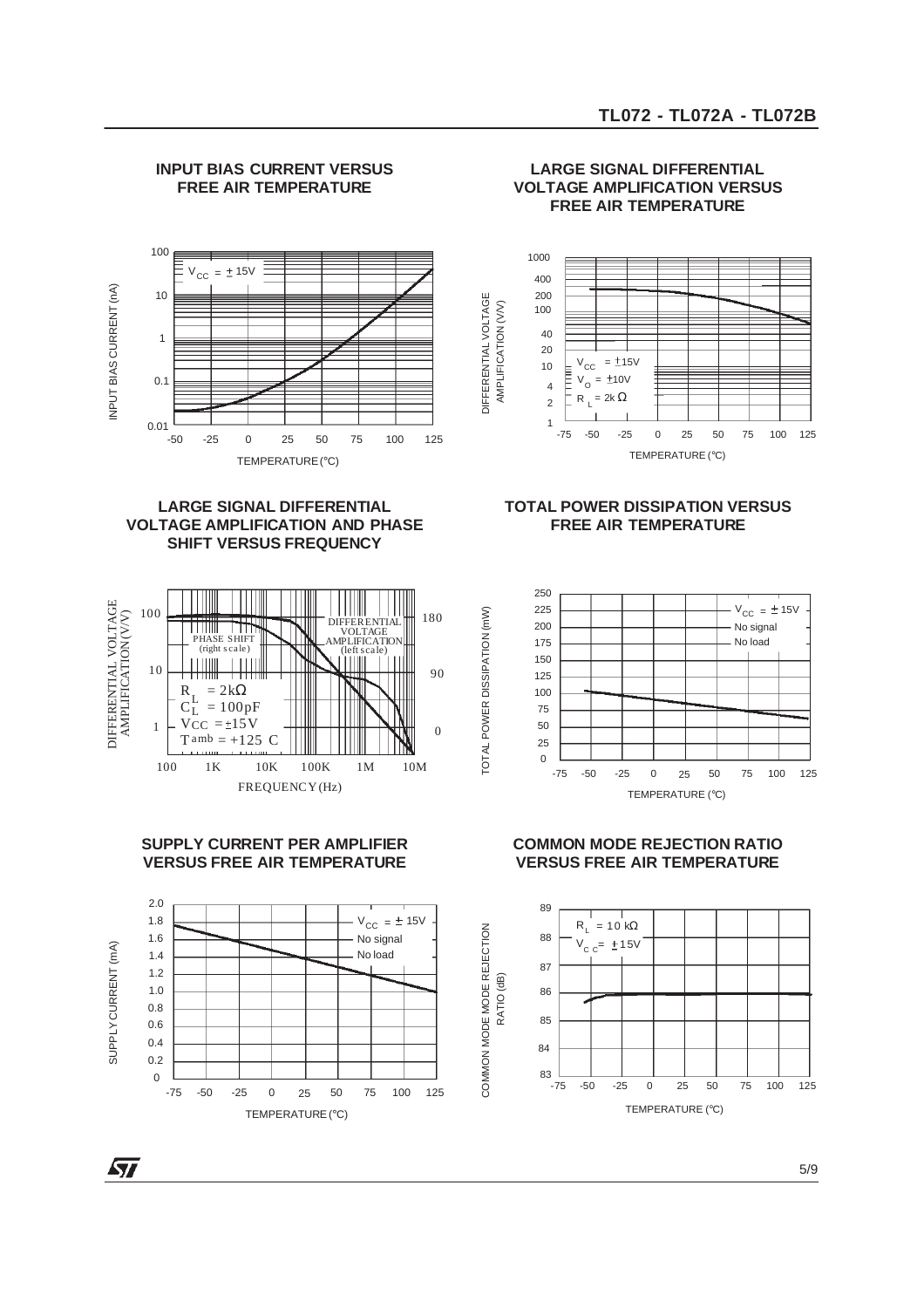

#### **VOLTAGE FOLLOWER LARGE SIGNAL PULSE RESPONSE**

#### **OUTPUT VOLTAGE VERSUS ELAPSED TIME**



#### **EQUIVALENT INPUT NOISE VOLTAGE VERSUS FREQUENCY**



#### **TOTAL HARMONIC DISTORTION VERSUS FREQUENCY**



57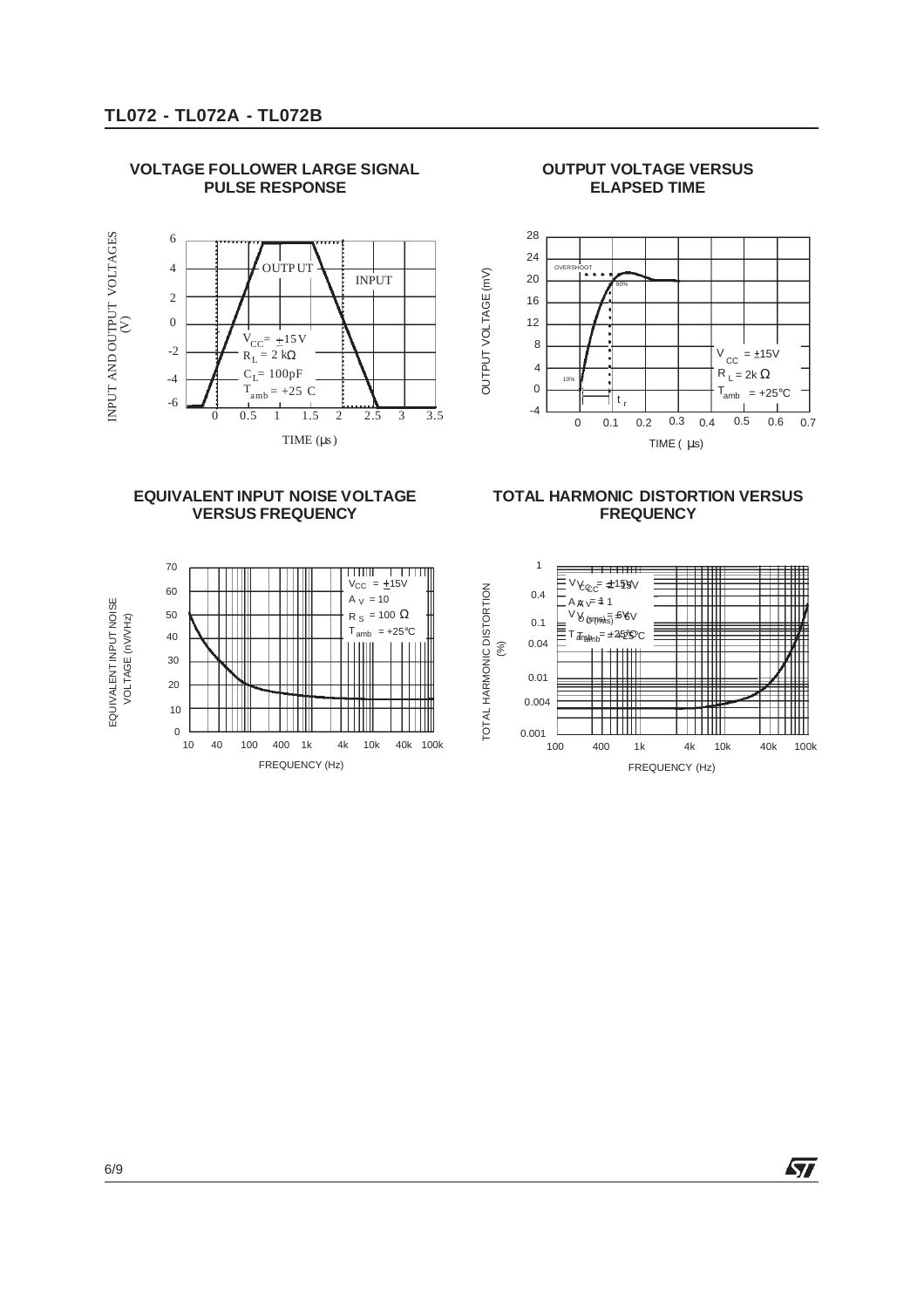## **PARAMETER MEASUREMENT INFORMATION**

Figure 1 : Voltage Follower





#### **TYPICAL APPLICATION**

100KHz QUADRUPLE OSCILLATOR



Figure 2 : Gain-of-10 Inverting Amplifier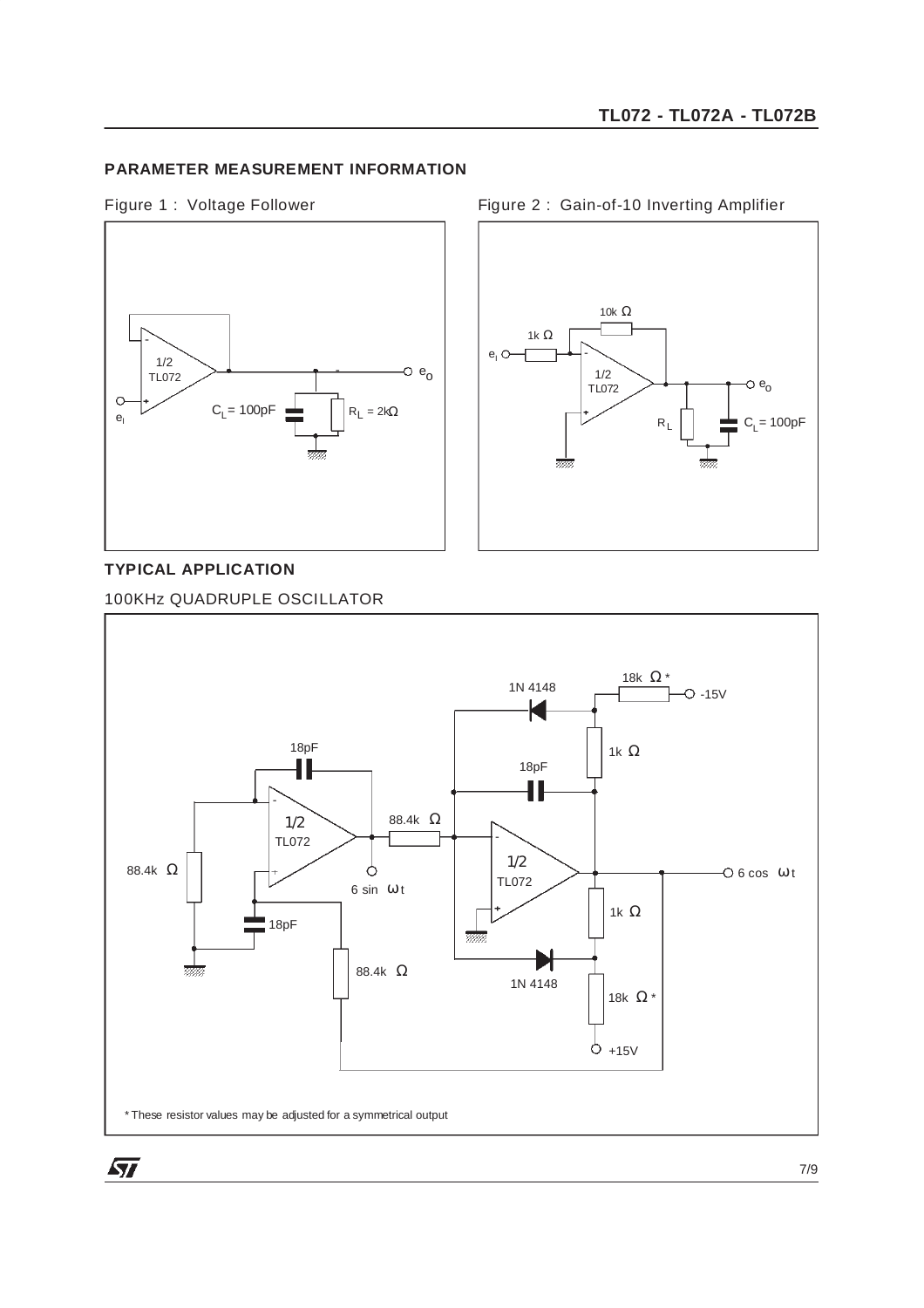## **PACKAGE MECHANICAL DATA**

8 PINS - PLASTIC DIP



| <b>Dimensions</b> | <b>Millimeters</b> |      |       | <b>Inches</b> |       |       |  |
|-------------------|--------------------|------|-------|---------------|-------|-------|--|
|                   | Min.               | Typ. | Max.  | Min.          | Typ.  | Max.  |  |
| Α                 |                    | 3.32 |       |               | 0.131 |       |  |
| a1                | 0.51               |      |       | 0.020         |       |       |  |
| B                 | 1.15               |      | 1.65  | 0.045         |       | 0.065 |  |
| $\mathsf b$       | 0.356              |      | 0.55  | 0.014         |       | 0.022 |  |
| b <sub>1</sub>    | 0.204              |      | 0.304 | 0.008         |       | 0.012 |  |
| D                 |                    |      | 10.92 |               |       | 0.430 |  |
| E                 | 7.95               |      | 9.75  | 0.313         |       | 0.384 |  |
| e                 |                    | 2.54 |       |               | 0.100 |       |  |
| e3                |                    | 7.62 |       |               | 0.300 |       |  |
| e4                |                    | 7.62 |       |               | 0.300 |       |  |
| F                 |                    |      | 6.6   |               |       | 0260  |  |
|                   |                    |      | 5.08  |               |       | 0.200 |  |
|                   | 3.18               |      | 3.81  | 0.125         |       | 0.150 |  |
| Z                 |                    |      | 1.52  |               |       | 0.060 |  |